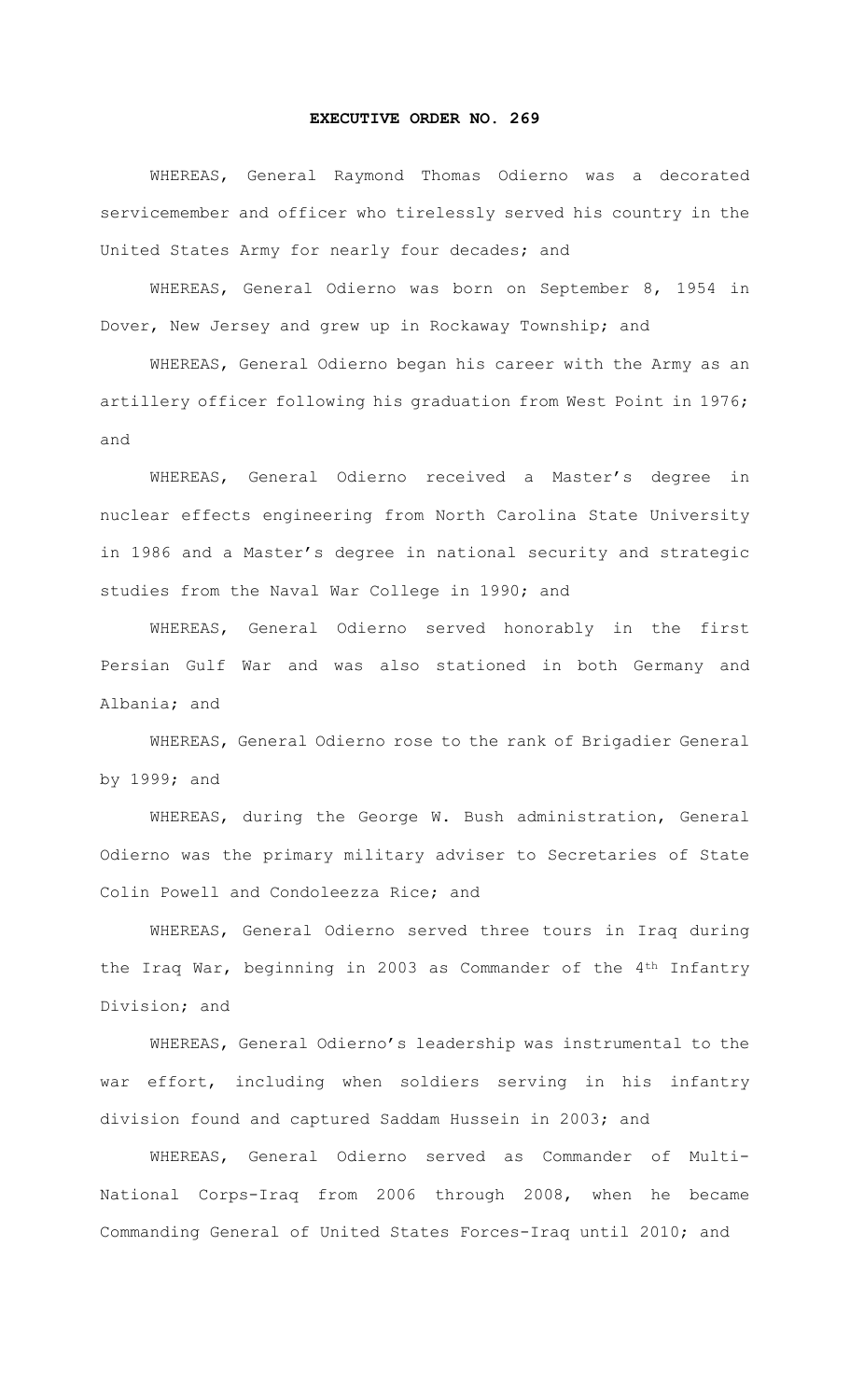WHEREAS, General Odierno ascended the ranks to become a fourstar general and was named Chief of Staff of the Army in 2011; and

WHEREAS, General Odierno retired from the military in 2015 after 39 years of dedicated service; and

WHEREAS, General Odierno became chairman of USA Football in 2017, and worked tirelessly to promote youth football nationally; and

WHEREAS, General Odierno became chairman of the National Hockey League's Florida Panthers in 2017, and was selected as a member of North Carolina State University's board of trustees in July 2021; and

WHEREAS, General Odierno passed away on October 8, 2021 at the age of 67 following a brave battle with cancer; and

WHEREAS, General Odierno will be sorely missed by his family, including his wife, Linda, children, and grandchildren, his friends, his colleagues, his fellow servicemembers and officers, and the people of the United States whom he served faithfully for nearly four decades; and

WHEREAS, it is with great sorrow that we mourn General Odierno's passing and extend our deepest sympathy to his family, friends, and colleagues; and

 WHEREAS, it is appropriate to honor the exemplary character, outstanding achievements, and cherished memory of General Odierno, and to mark his passing;

NOW, THEREFORE, I, PHILIP D. MURPHY, Governor of the State of New Jersey, by virtue of the authority vested in me by the Constitution and by the Statutes of this State, do hereby ORDER and DIRECT:

2